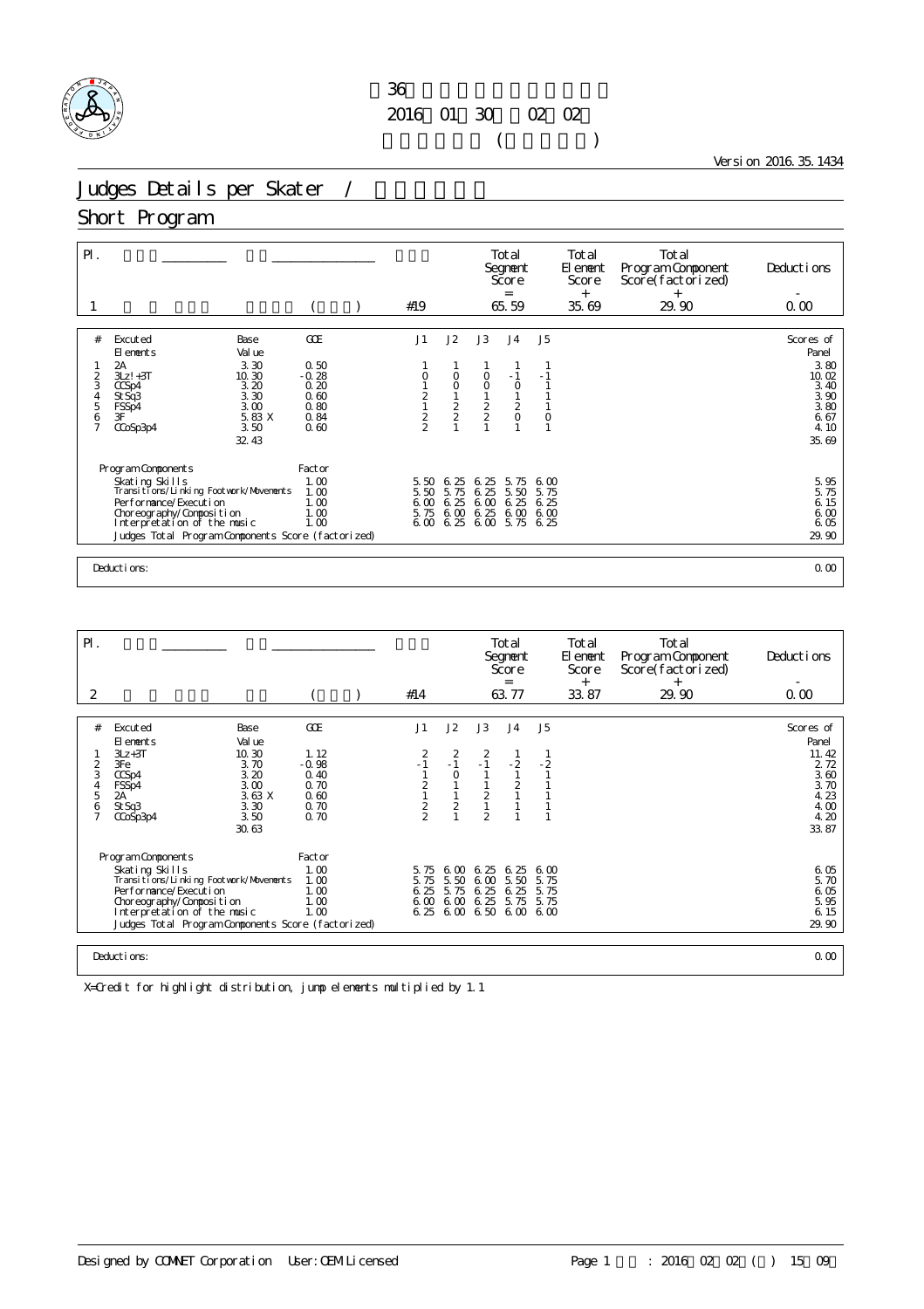## $36$ 2016年01月30日~02月02日  $($

Version 2016.35.1434

# Judges Details per Skater /

### Short Program

| $\mathsf{P}$ . |                                                              |                      |  |                |                            | Total<br>Segnent<br>Score<br>$=$ |                    | Total<br>El ement<br>Score<br>$^{+}$ | Total<br>Program Component<br>Score(factorized)<br>$+$ | Deductions |                         |  |
|----------------|--------------------------------------------------------------|----------------------|--|----------------|----------------------------|----------------------------------|--------------------|--------------------------------------|--------------------------------------------------------|------------|-------------------------|--|
| 3              |                                                              |                      |  | #16            |                            |                                  | 62.31              |                                      | 34.01                                                  | 28.30      | 0.00                    |  |
| #              | Excuted<br>Base<br>Val ue<br>El ements                       | GOE                  |  | J1             | J2                         | J3                               | J <sub>4</sub>     | J <sub>5</sub>                       |                                                        |            | Scores of<br>Panel      |  |
| $\overline{c}$ | 10.30<br>$3Lz + 3T$<br>3.30<br>2A                            | 0.42<br>0.50         |  | 2              | 0                          |                                  | 0                  | O                                    |                                                        |            | 10.72<br>3.80           |  |
| 3              | 2.30<br>CCSp2<br>3.00<br>CCoSp3p3<br>3.30                    | 0.20<br>0.50<br>0.40 |  |                |                            | $\circ$                          | $\circ$<br>$\circ$ | 0<br>$\mathsf O$                     |                                                        |            | 250<br>$3.50$<br>$3.70$ |  |
| 4567           | St Sq <sup>3</sup><br>3F<br>5.83 X<br>3.00<br>FSSp4          | 0.56<br>0.40         |  | $\overline{c}$ | $\frac{2}{1}$              |                                  |                    | $\circ$<br>$\circ$                   |                                                        |            | $6.39$<br>$3.40$        |  |
|                | 31.03                                                        |                      |  |                |                            |                                  |                    |                                      |                                                        |            | 34.01                   |  |
|                | Program Components                                           | Factor               |  |                |                            |                                  |                    |                                      |                                                        |            |                         |  |
|                | Skating Skills<br>Transi ti ons/Li nki ng Footvork/Movements | 1.00<br>1.00         |  | 6.00<br>5.75   | $\infty$<br>6.<br>5.<br>75 | $\infty$<br>6.<br>75<br>5.       | 5.75<br>5.50       | 5.75<br>5.50                         |                                                        |            | 5.90<br>5.65            |  |
|                | Per for mance/Execution<br>Choreography/Composition          | 1.00<br>1.00         |  | 5.75<br>5.50   | 5.<br>75<br>5.50           | 25<br>6.<br>5.75                 | 5.<br>75<br>5.50   | 5.50<br>5.50                         |                                                        |            | 5.80<br>5.55            |  |
|                | Interpretation of the music                                  | 1.00                 |  | 5.50           | 5.25                       | 5.50                             | 5.25               | 5.50                                 |                                                        |            | 5.40                    |  |
|                | Judges Total Program Components Score (factorized)           |                      |  |                |                            |                                  |                    |                                      |                                                        |            | 28.30                   |  |
|                | 0.00<br>Deductions:                                          |                      |  |                |                            |                                  |                    |                                      |                                                        |            |                         |  |

| $\mathsf{P}$ .                          |                                                                                                                                                                                                                                                                                |                                                                |                                                      |  |               |                                 |                                                            | Total<br>Segnent<br>Score<br>$=$               |                                      | Total<br>El enent<br>Score<br>$^{+}$ | Total<br>Program Component<br>Score(factorized)<br>$^{+}$ | Deductions                                                              |
|-----------------------------------------|--------------------------------------------------------------------------------------------------------------------------------------------------------------------------------------------------------------------------------------------------------------------------------|----------------------------------------------------------------|------------------------------------------------------|--|---------------|---------------------------------|------------------------------------------------------------|------------------------------------------------|--------------------------------------|--------------------------------------|-----------------------------------------------------------|-------------------------------------------------------------------------|
| 4                                       |                                                                                                                                                                                                                                                                                |                                                                |                                                      |  | #10           |                                 |                                                            | 60.85                                          |                                      | 32 05                                | 28.80                                                     | 0.00                                                                    |
| #                                       |                                                                                                                                                                                                                                                                                |                                                                | GOE                                                  |  | J1            | J2                              | J3                                                         |                                                | J5                                   |                                      |                                                           |                                                                         |
|                                         | Excuted<br>Base<br>El ements                                                                                                                                                                                                                                                   | Val ue                                                         |                                                      |  |               |                                 |                                                            | J <sub>4</sub>                                 |                                      |                                      |                                                           | Scores of<br>Panel                                                      |
| 2<br>3<br>4<br>5<br>6<br>$\overline{7}$ | 3F<br>$3T+3T$<br>CCSp1<br>2A<br>FSSp4<br>St Sq2<br>CCoSp3p4                                                                                                                                                                                                                    | 5.30<br>8.60<br>200<br>3.63 X<br>3.00<br>2.60<br>3.50<br>28.63 | 0.14<br>0.98<br>0.00<br>0.60<br>0.70<br>0.70<br>0.30 |  | $\frac{2}{0}$ | $\frac{2}{0}$<br>$\overline{c}$ | $\begin{matrix} 0 \\ 2 \\ 0 \end{matrix}$<br>$\frac{2}{2}$ | 0<br>0<br>$\circ$<br>$\frac{2}{2}$<br>$\Omega$ | - 1<br>$\circ$                       |                                      |                                                           | 5.44<br>9.58<br>2 <sub>0</sub><br>4.23<br>3.70<br>3.30<br>3.80<br>32 05 |
|                                         | Program Components<br>Factor<br>Skating Skills<br>1.00<br>Transi ti ons/Li nki ng Footvork/Movements<br>1.00<br>Performance/Execution<br>1.00<br>Choreography/Composition<br>1.00<br>1.00<br>Interpretation of the music<br>Judges Total Program Components Score (factorized) |                                                                |                                                      |  |               | 6.00<br>5.75<br>5.75<br>6.25    | 6.25<br>6.00<br>6,00<br>6.25<br>6.25 6.00 5.50             | 6.00<br>5.25<br>6.00<br>6.25                   | 5.50<br>5.25<br>5.50<br>5.25<br>5.50 |                                      |                                                           | 5.90<br>5.50<br>5.75<br>5.90<br>5.75<br>28.80                           |
|                                         | Deductions:<br>0.00                                                                                                                                                                                                                                                            |                                                                |                                                      |  |               |                                 |                                                            |                                                |                                      |                                      |                                                           |                                                                         |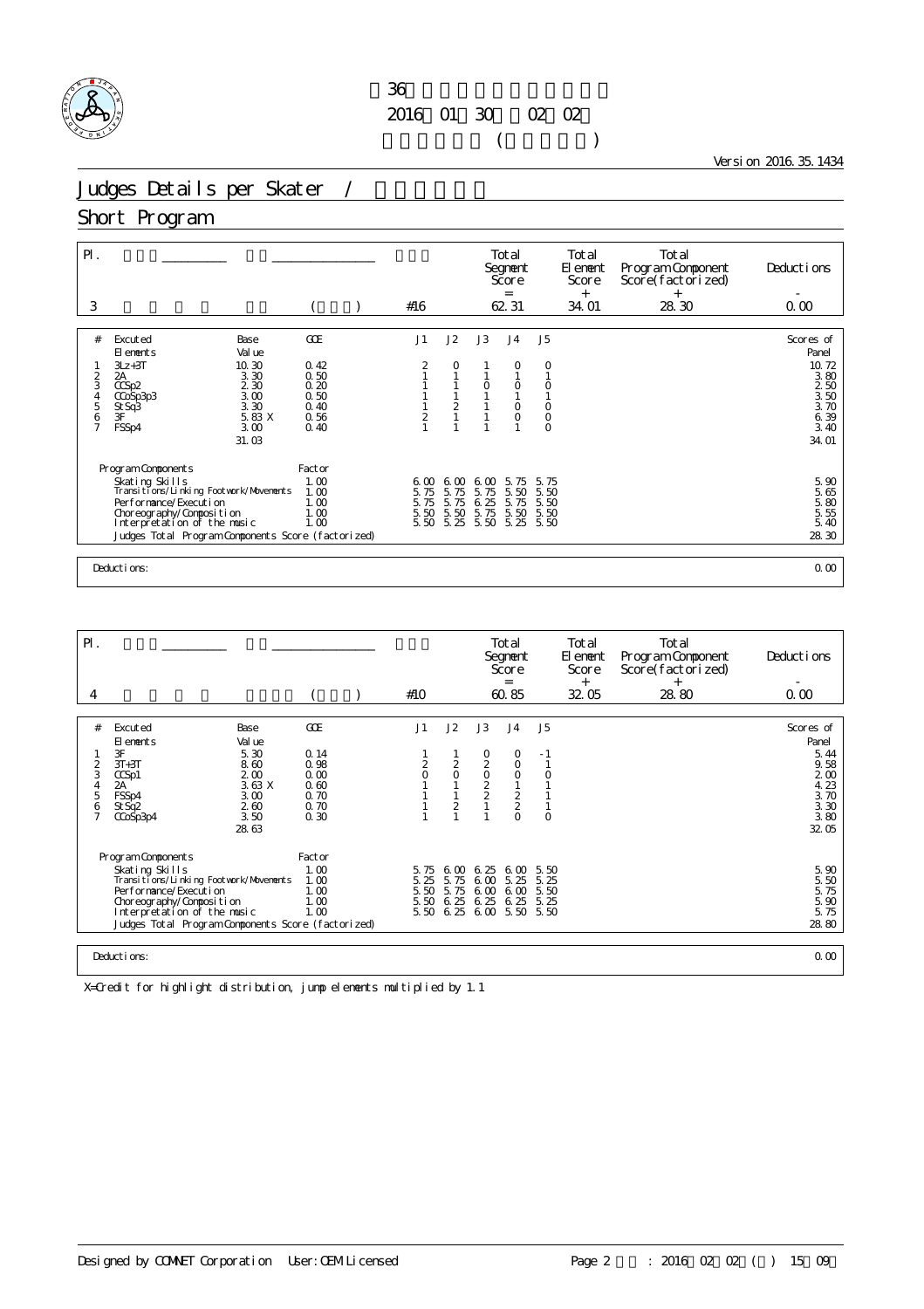## $36$ 2016年01月30日~02月02日  $($

Version 2016.35.1434

# Judges Details per Skater /

### Short Program

| $P$ .<br>5                           |                                                          |                                |                      | #21                |              |                     | Total<br>Segnent<br>Score<br>$=$<br>57.71 |                    | Total<br>El ement<br>Score<br>$^{+}$<br>31.31 | Total<br>Program Component<br>Score(factorized)<br>$^{+}$<br>27.40 | Deductions<br>1.00            |
|--------------------------------------|----------------------------------------------------------|--------------------------------|----------------------|--------------------|--------------|---------------------|-------------------------------------------|--------------------|-----------------------------------------------|--------------------------------------------------------------------|-------------------------------|
|                                      |                                                          |                                |                      |                    |              |                     |                                           |                    |                                               |                                                                    |                               |
| #                                    | Excuted<br>El ements<br>$3Lz + 3T$                       | Base<br>Val ue<br>10.30        | GOE<br>$-1.96$       | J1                 | J2<br>$-3$   | J3<br>$-3$          | J <sub>4</sub><br>$-3$                    | J5<br>$-2$         |                                               |                                                                    | Scores of<br>Panel<br>8.34    |
| $\overline{c}$<br>3<br>$\frac{4}{5}$ | 3F<br>FSSp4<br>CCSp3                                     | 5.30<br>3.00<br>280            | 0.84<br>0.40<br>0.00 | $\frac{3}{2}$<br>O | $\circ$      | 0                   | $\circ$<br>$\overline{O}$                 | $\circ$            |                                               |                                                                    | 6.14<br>3.40<br>280           |
| 6<br>$\overline{7}$                  | 2A<br>St Sq3<br>CCoSp3p3                                 | 3.63X<br>3.30<br>3.00<br>31.33 | 0.50<br>0.10<br>0.10 | 0<br>$\Omega$      |              | $\circ$<br>$\Omega$ | $\circ$<br>$\Omega$                       | $\circ$<br>$\circ$ |                                               |                                                                    | 4.13<br>3.40<br>3.10<br>31.31 |
|                                      |                                                          |                                |                      |                    |              |                     |                                           |                    |                                               |                                                                    |                               |
|                                      | Program Components                                       |                                | Factor               |                    |              |                     |                                           |                    |                                               |                                                                    |                               |
|                                      | Skating Skills<br>Transitions/Linking Footwork/Movements |                                | 1.00<br>1.00         | 5.25<br>5.00       | 6.00<br>5.75 | 6.00<br>5.50        | 5.50<br>4.75                              | 5.50<br>5.25       |                                               |                                                                    | 5.65<br>5.25                  |
|                                      | Per for mance/Execution                                  |                                | 1.00                 | 5.00               | 5.75         | 5.00                | 5.50                                      | 5.25               |                                               |                                                                    | 5.30<br>5.50                  |
|                                      | Choreography/Composition<br>Interpretation of the music  |                                | 1.00<br>1.00         | 5.50<br>5.25       | 5.75<br>6.25 | 5.75<br>6.00        | 5.25<br>5.50                              | 5.25<br>5.50       |                                               |                                                                    | 5.70                          |
|                                      | Judges Total Program Components Score (factorized)       |                                |                      |                    |              |                     |                                           |                    |                                               |                                                                    | 27.40                         |
|                                      |                                                          |                                |                      |                    |              |                     |                                           |                    |                                               |                                                                    |                               |
|                                      | Deductions:                                              |                                | Fal I s: 1.00        |                    |              |                     |                                           |                    |                                               |                                                                    | 1.00                          |

| $\mathsf{P}$ .      |                                                                       |                |                 |  |               |              |                     | Total<br>Segnent<br>Score<br>$=$ |              | Total<br>El ement<br>Score<br>$^{+}$ | Total<br>Program Component<br>Score(factorized)<br>$^{+}$ | Deductions         |  |
|---------------------|-----------------------------------------------------------------------|----------------|-----------------|--|---------------|--------------|---------------------|----------------------------------|--------------|--------------------------------------|-----------------------------------------------------------|--------------------|--|
| 6                   |                                                                       |                |                 |  | #12           |              |                     | 56.95                            |              | 27.85                                | 29.10                                                     | 0.00               |  |
|                     |                                                                       |                |                 |  |               |              |                     |                                  |              |                                      |                                                           |                    |  |
| #                   | Excuted<br>El ements                                                  | Base<br>Val ue | GOE             |  | J1            | J2           | J3                  | J <sub>4</sub>                   | J5           |                                      |                                                           | Scores of<br>Panel |  |
| 2                   | $3L0+2T$<br>3F                                                        | 6.40<br>5.30   | 0.70<br>0.00    |  | 0             | $\circ$      | O                   | $\circ$                          | O            |                                      |                                                           | 7.10<br>5.30       |  |
| 3                   | FSSp3V<br>CCSp2                                                       | 1.80<br>2 3 0  | 0.60<br>$-0.18$ |  | $-2$          | $-1$         | 0                   | $\overline{a}$<br>$\circ$        | O            |                                      |                                                           | 2 40<br>2 1 2      |  |
| 5                   | St Sq2                                                                | 260            | 0.40            |  |               |              |                     |                                  | $\circ$      |                                      |                                                           | 3.00               |  |
| 6<br>$\overline{ }$ | 2A<br>CCoSp2p4                                                        | 3.63X<br>3.00  | 0.60<br>0.70    |  | $\frac{2}{2}$ |              | $\mathfrak{D}$      |                                  |              |                                      |                                                           | 4.23<br>3.70       |  |
|                     |                                                                       | 25.03          |                 |  |               |              |                     |                                  |              |                                      |                                                           | 27.85              |  |
|                     | Program Components                                                    |                | Factor          |  |               |              |                     |                                  |              |                                      |                                                           |                    |  |
|                     | Skating Skills                                                        |                | 1.00            |  | 5.50          | 5.75         | 6.00                | 6.75                             | 5.75         |                                      |                                                           | 5.95<br>5.70       |  |
|                     | Transi ti ons/Li nki ng Footvork/Movements<br>Per for mance/Execution |                | 1.00<br>1.00    |  | 5.50<br>5.50  | 5.50<br>5.75 | 6.00<br>5.75        | 6.00<br>6.50                     | 5.50<br>5.75 |                                      |                                                           | 5.85               |  |
|                     | Choreography/Composition                                              |                | 1.00            |  | 5.75          | 5.75         | 6.00                | 6.00                             | 5.50         |                                      |                                                           | 5.80               |  |
|                     | Interpretation of the music                                           |                | 1.00            |  | 5.25          |              | 6.00 6.25 5.75 5.75 |                                  |              |                                      |                                                           | 5.80               |  |
|                     | Judges Total Program Components Score (factorized)                    |                |                 |  |               |              |                     |                                  |              |                                      |                                                           | 29.10              |  |
|                     |                                                                       |                |                 |  |               |              |                     |                                  |              |                                      |                                                           |                    |  |
|                     | Deductions:                                                           |                |                 |  |               |              |                     |                                  |              |                                      |                                                           | 0.00               |  |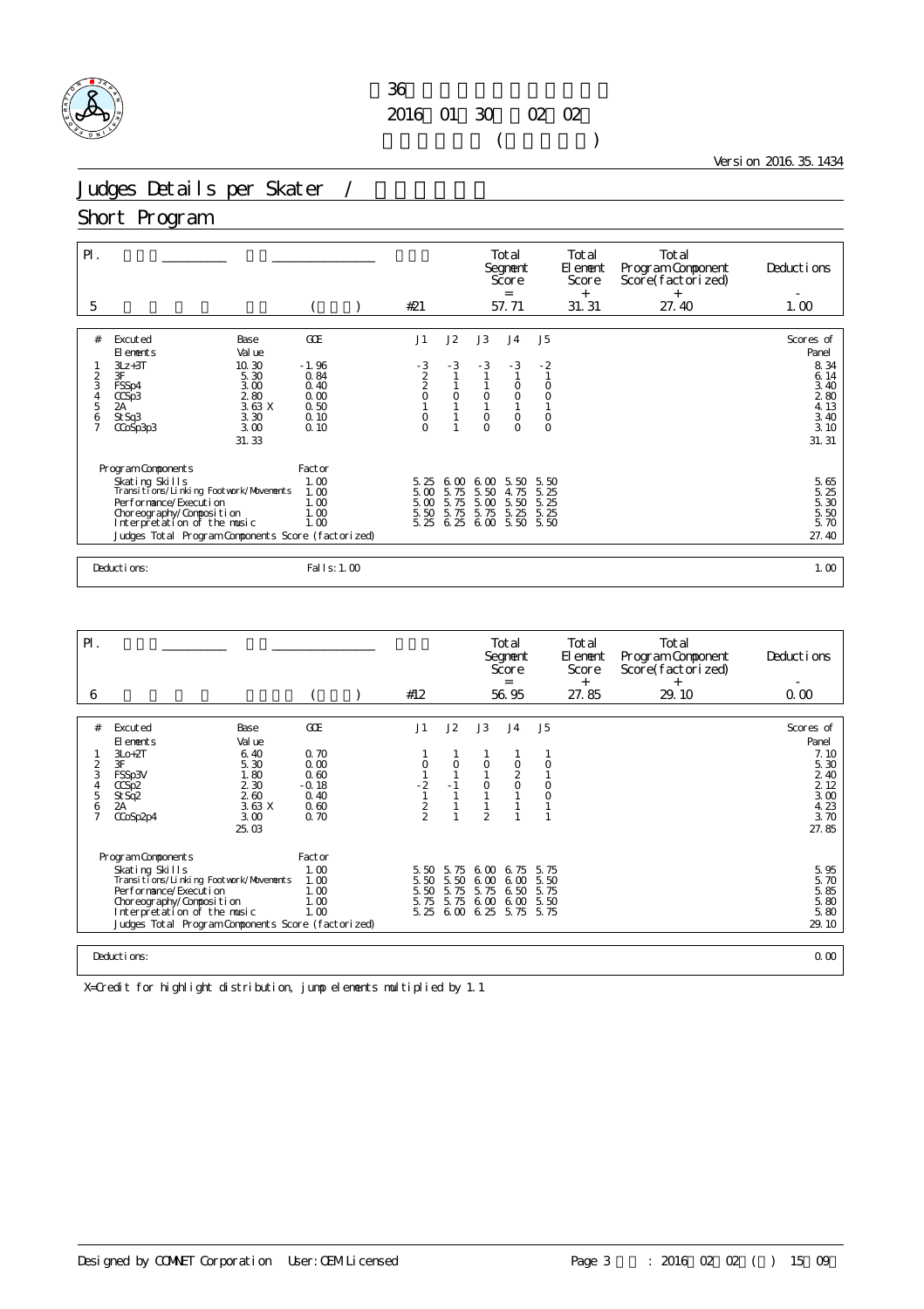## $36$ 2016年01月30日~02月02日  $($

Version 2016.35.1434

# Judges Details per Skater /

### Short Program

| $\mathsf{P}$ .                                             |                                                                                                                                                                                                                              |                                                                       |  | #13                                  |                                      |                                             | Total<br>Segnent<br>Score<br>$=$<br>51.39                                 |                                                             | Total<br>El ement<br>Score<br>$^{+}$<br>26.39 | Total<br>Program Component<br>Score(factorized)<br>$+$<br>25.00 | Deductions<br>0.00                                                                                   |  |
|------------------------------------------------------------|------------------------------------------------------------------------------------------------------------------------------------------------------------------------------------------------------------------------------|-----------------------------------------------------------------------|--|--------------------------------------|--------------------------------------|---------------------------------------------|---------------------------------------------------------------------------|-------------------------------------------------------------|-----------------------------------------------|-----------------------------------------------------------------|------------------------------------------------------------------------------------------------------|--|
| #<br>$\frac{2}{3}$<br>$\frac{4}{5}$<br>6<br>$\overline{7}$ | Excuted<br><b>Base</b><br>Val ue<br>FI ements<br>$3T+2T$<br>5.60<br>3F<br>5.30<br>280<br>CCSp3<br>1.80<br>St Sq1<br>3.63 X<br>2A<br>3.00<br>FSSp4<br>3.50<br>CCoSp3p4<br>25.63                                               | <b>GCE</b><br>$-0.98$<br>0.14<br>0.30<br>0.50<br>0.30<br>0.30<br>0.20 |  | J1<br>- 1<br>$\circ$                 | J2<br>- 1<br>$\circ$<br>$\circ$      | J3<br>$-1$<br>$\circ$<br>$\circ$<br>$\circ$ | J <sub>4</sub><br>$-2$<br>$\circ$<br>$\circ$<br>$\circ$<br>$\overline{O}$ | J5<br>$-2$<br>$\circ$<br>$\circ$<br>$\circ$<br>$\mathbf{1}$ |                                               |                                                                 | Scores of<br>Panel<br>4.62<br>5.44<br>3.10<br>$\frac{2}{3}$ $\frac{30}{3}$<br>3. 30<br>3.70<br>26.39 |  |
|                                                            | Program Components<br>Skating Skills<br>Transitions/Linking Footwork/Movements<br>Per f or mance/Executi on<br>Choreography/Composition<br>Interpretation of the music<br>Judges Total Program Components Score (factorized) | Factor<br>1.00<br>1.00<br>1.00<br>1.00<br>1.00                        |  | 5.00<br>5.00<br>5.00<br>5.50<br>5.25 | 5.50<br>5.25<br>5.25<br>5.25<br>5.25 | 25<br>-5.<br>4.75<br>4.75<br>4.75<br>5.25   | 4.75<br>4.50<br>4.50<br>4.75<br>5.00                                      | 4.75<br>4.75<br>5.00<br>4.75<br>5.25                        |                                               |                                                                 | 5.05<br>4.85<br>4.90<br>5.00<br>5.20<br>25.00                                                        |  |
|                                                            | 0.00<br>Deductions:                                                                                                                                                                                                          |                                                                       |  |                                      |                                      |                                             |                                                                           |                                                             |                                               |                                                                 |                                                                                                      |  |

| $P$ .                                                |                                                                                                                                                                                                                                |                                                                                  |                                                                   |                                                          |                                        |                                                                             | Total<br>Segnent<br>Score<br>$=$                         |                             | Total<br>El ement<br>Score<br>$^{+}$          | Total<br>Program Component<br>Score(factorized)<br>$\ddot{}$ | Deductions                                                                          |
|------------------------------------------------------|--------------------------------------------------------------------------------------------------------------------------------------------------------------------------------------------------------------------------------|----------------------------------------------------------------------------------|-------------------------------------------------------------------|----------------------------------------------------------|----------------------------------------|-----------------------------------------------------------------------------|----------------------------------------------------------|-----------------------------|-----------------------------------------------|--------------------------------------------------------------|-------------------------------------------------------------------------------------|
| 8                                                    |                                                                                                                                                                                                                                |                                                                                  |                                                                   | #1                                                       |                                        |                                                                             | 47.49                                                    |                             | 21.99                                         | 25.50                                                        | 0.00                                                                                |
| #<br>$\overline{c}$<br>3<br>5<br>6<br>$\overline{7}$ | Excuted<br>El ements<br>$1Lz!$ $*$ +2T<br>3F<br>CCSp2<br>FSSp4<br>2A<br>St Sq2<br>CCoSp3p3                                                                                                                                     | Base<br>Val ue<br>1.30<br>5.30<br>2 3 0<br>3.00<br>3.63X<br>260<br>3.00<br>21.13 | GOE<br>$-0.60$<br>0.42<br>$-0.06$<br>0.40<br>0.30<br>0.40<br>0.00 | J1<br>- 3<br>$\Omega$                                    | J2<br>$-3$<br>$\circ$<br>0<br>$\Omega$ | J3<br>$-3$<br>$\circ$<br>$\circ$<br>0<br>$\circ$<br>$\mathsf O$<br>$\Omega$ | J <sub>4</sub><br>$-3$<br>$\circ$<br>$\circ$<br>$\Omega$ | J5<br>$-3$<br>0<br>$\Omega$ |                                               |                                                              | Scores of<br>Panel<br>0.70<br>5.72<br>2.24<br>3.40<br>3.93<br>3.00<br>3.00<br>21.99 |
|                                                      | Program Components<br>Skating Skills<br>Transi ti ons/Li nki ng Footvork/Movements<br>Per for mance/Execution<br>Choreography/Composition<br>Interpretation of the music<br>Judges Total Program Components Score (factorized) | 5.25<br>5.00<br>5.00<br>5.25                                                     | 5.00<br>4.50<br>5.00<br>5.25                                      | 5.00<br>4.50<br>4.75<br>5.00<br>5.25 5.00 5.00 5.25 5.25 | 5.50<br>5.00<br>5.25<br>5.50           | 5.50<br>5.25<br>5.25<br>5.00                                                |                                                          |                             | 5.25<br>4.85<br>5.05<br>5.20<br>5.15<br>25.50 |                                                              |                                                                                     |
|                                                      | Deductions:                                                                                                                                                                                                                    |                                                                                  |                                                                   |                                                          |                                        |                                                                             |                                                          |                             |                                               |                                                              | 0.00                                                                                |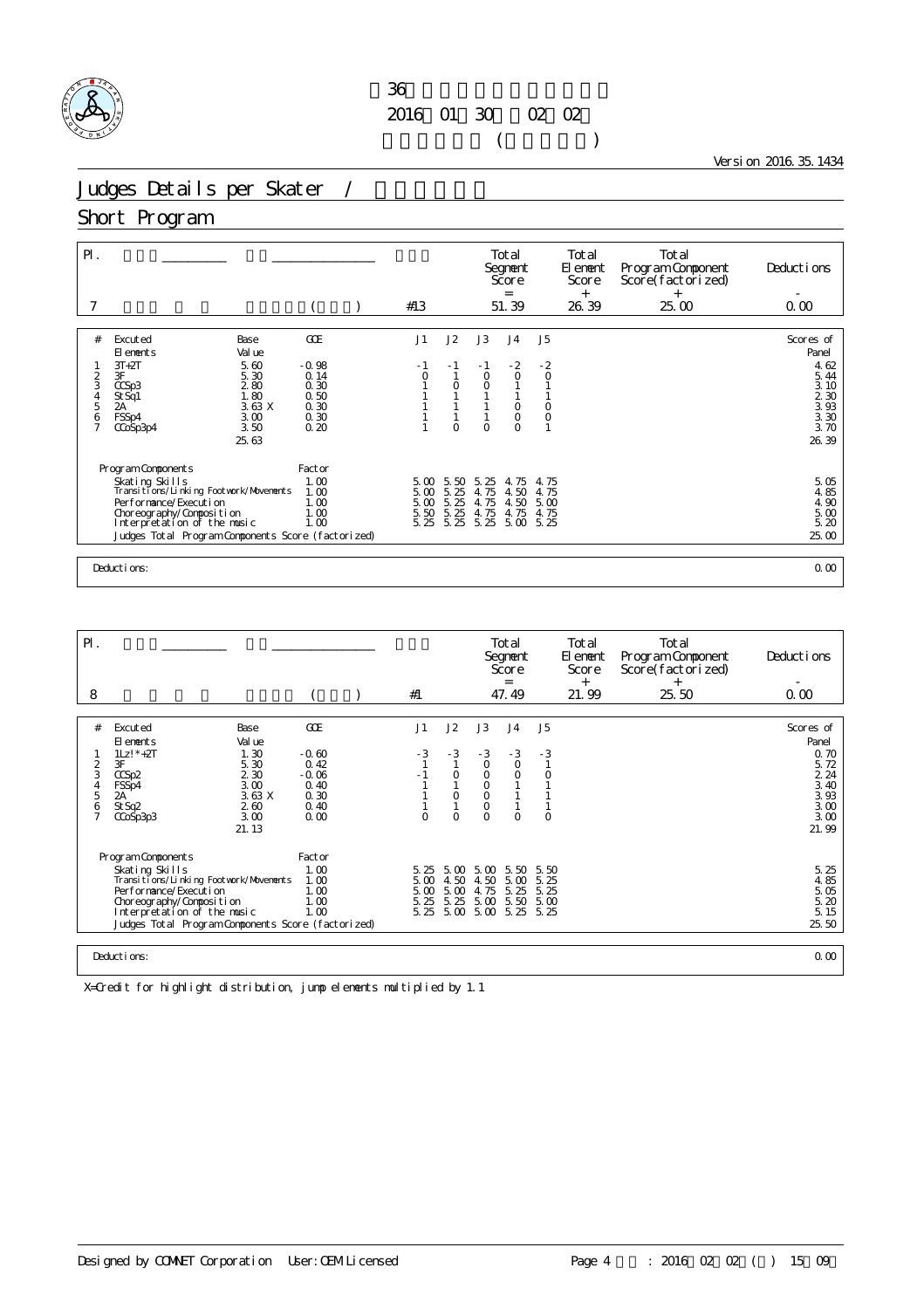## $36$ 2016年01月30日~02月02日  $($

Version 2016.35.1434

# Judges Details per Skater /

### Short Program

| $\mathsf{P}$ .<br>9 |                                                           |              |  | #8           |              | Total<br>Segnent<br>Score<br>$=$<br>47.25 |                                             | Total<br>El ement<br>Score<br>$+$<br>25.85 | Total<br>Program Component<br>Score(factorized)<br>$^{+}$<br>21.40 | Deductions<br>0.00 |                               |  |
|---------------------|-----------------------------------------------------------|--------------|--|--------------|--------------|-------------------------------------------|---------------------------------------------|--------------------------------------------|--------------------------------------------------------------------|--------------------|-------------------------------|--|
|                     |                                                           |              |  |              |              |                                           |                                             |                                            |                                                                    |                    |                               |  |
| #                   | Excuted<br>Base<br>Val ue<br>El ements<br>$3T+2T$<br>5.60 | GOE<br>0.56  |  | J1           | J2           | J3                                        | J <sub>4</sub>                              | J5                                         |                                                                    |                    | Scores of<br>Panel<br>6.16    |  |
| $\overline{a}$      | 3F < I<br>3.70                                            | $-1.54$      |  | $-3$<br>0    | $-2$         | $-3$                                      | $\begin{smallmatrix}0\\-2\end{smallmatrix}$ | $-1$                                       |                                                                    |                    | 2 16                          |  |
| 3                   | 3.20<br>CCSp4<br>3.00<br>FSSp4                            | 0.30<br>0.50 |  |              |              |                                           | $\circ$                                     |                                            |                                                                    |                    | 3.50<br>3.50                  |  |
| $\frac{4}{5}$       | 3.63 X<br>2A<br>260                                       | 0.50<br>0.00 |  | 0            | $\circ$      | $\circ$                                   | $\circ$                                     | $\circ$                                    |                                                                    |                    | 4.13                          |  |
| 6<br>$\overline{7}$ | St Sq2<br>3.50<br>CCoSp3p4                                | 0.30         |  |              |              |                                           | $\overline{O}$                              | $\circ$                                    |                                                                    |                    | $\frac{2}{3}$ $\frac{60}{80}$ |  |
|                     | 25.23                                                     |              |  |              |              |                                           |                                             |                                            |                                                                    |                    | 25.85                         |  |
|                     | Program Components                                        | Factor       |  |              |              |                                           |                                             |                                            |                                                                    |                    |                               |  |
|                     | Skating Skills                                            | 1.00         |  | 4.50         | 4.75         | 5.00                                      | 4.00                                        | 4.00                                       |                                                                    |                    | 4.45                          |  |
|                     | Transi ti ons/Li nki ng Footvork/Movements                | 1.00         |  | 4.00         | 4.75         | 5.00                                      | 3.50                                        | 3.75                                       |                                                                    |                    | 4.20                          |  |
|                     | Per for mance/Execution<br>Choreography/Composition       | 1.00<br>1.00 |  | 4.00<br>4.25 | 4.75<br>5.00 | 5.00<br>4.75                              | 3.50<br>3.75                                | 4.00<br>3.75                               |                                                                    |                    | 25<br>4.<br>4.30              |  |
|                     | Interpretation of the music                               | 1.00         |  | 4.25         | 4.75         | 4.75                                      | 3.25                                        | 4.00                                       |                                                                    |                    | 4.20                          |  |
|                     | Judges Total Program Components Score (factorized)        |              |  |              |              |                                           |                                             |                                            |                                                                    |                    | 21.40                         |  |
|                     |                                                           |              |  |              |              |                                           |                                             |                                            |                                                                    |                    |                               |  |
|                     | Deductions:<br>0.00                                       |              |  |              |              |                                           |                                             |                                            |                                                                    |                    |                               |  |

| $\mathsf{P}$ .<br>10                         |                                                                                                                                                                                                                                |                                                                   | #6                                          |                                           |                                                         | Total<br>Segnent<br>Score<br>$=$<br>43.44 |                                      | Total<br>El ement<br>Score<br>$^{+}$<br>19.19 | Total<br>Program Component<br>Score(factorized)<br>$^{+}$<br>25.25 | Deductions<br>1.00                                                                 |
|----------------------------------------------|--------------------------------------------------------------------------------------------------------------------------------------------------------------------------------------------------------------------------------|-------------------------------------------------------------------|---------------------------------------------|-------------------------------------------|---------------------------------------------------------|-------------------------------------------|--------------------------------------|-----------------------------------------------|--------------------------------------------------------------------|------------------------------------------------------------------------------------|
|                                              |                                                                                                                                                                                                                                |                                                                   |                                             |                                           |                                                         |                                           |                                      |                                               |                                                                    |                                                                                    |
| #<br>$\overline{2}$<br>3<br>4<br>5<br>6<br>7 | Excuted<br>Base<br>Val ue<br>El ements<br>$3T < +00000$<br>3.00<br>2A<br>3.30<br>260<br>FSSp3<br>260<br>St Sq2<br>280<br>CCSp3<br>2.09 X<br>3F <<<br>3.50<br>CCoSp3p4<br>19.89                                                 | GOE<br>$-2.10$<br>0.70<br>0.50<br>0.20<br>0.20<br>$-0.60$<br>0.40 | J1<br>$\frac{3}{2}$<br>$\frac{0}{2}$        | J2<br>$-\frac{3}{2}$<br>$-2$<br>$-2$<br>0 | J3<br>$-3$<br>$\begin{matrix} 0 \\ 0 \\ 2 \end{matrix}$ | J <sub>4</sub><br>$-3$<br>$\frac{1}{2}$   | J5<br>$-3$<br>$\frac{1}{2}$          |                                               |                                                                    | Scores of<br>Panel<br>0.90<br>4.00<br>3.10<br>280<br>3.00<br>1.49<br>3.90<br>19.19 |
|                                              | Program Components<br>Skating Skills<br>Transi ti ons/Li nki ng Footvork/Movements<br>Per for mance/Execution<br>Choreography/Composition<br>Interpretation of the music<br>Judges Total Program Components Score (factorized) | Factor<br>1.00<br>1.00<br>1.00<br>1.00<br>1.00                    | 5.25<br>$5\,\omega$<br>5.00<br>5.00<br>5.25 | 4.75<br>4.50<br>4.75<br>5.00<br>5.00      | 5.25<br>4.75<br>5.00<br>4.75<br>5.00                    | 5.25<br>5.00<br>5.25<br>5.50<br>5.25      | 5.00<br>5.25<br>5.00<br>5.25<br>5.25 |                                               |                                                                    | 5.10<br>4.90<br>5.00<br>5.10<br>5.15<br>25.25                                      |
|                                              | Deductions:                                                                                                                                                                                                                    | Fal I s: 1.00                                                     |                                             |                                           |                                                         |                                           |                                      |                                               |                                                                    | 1.00                                                                               |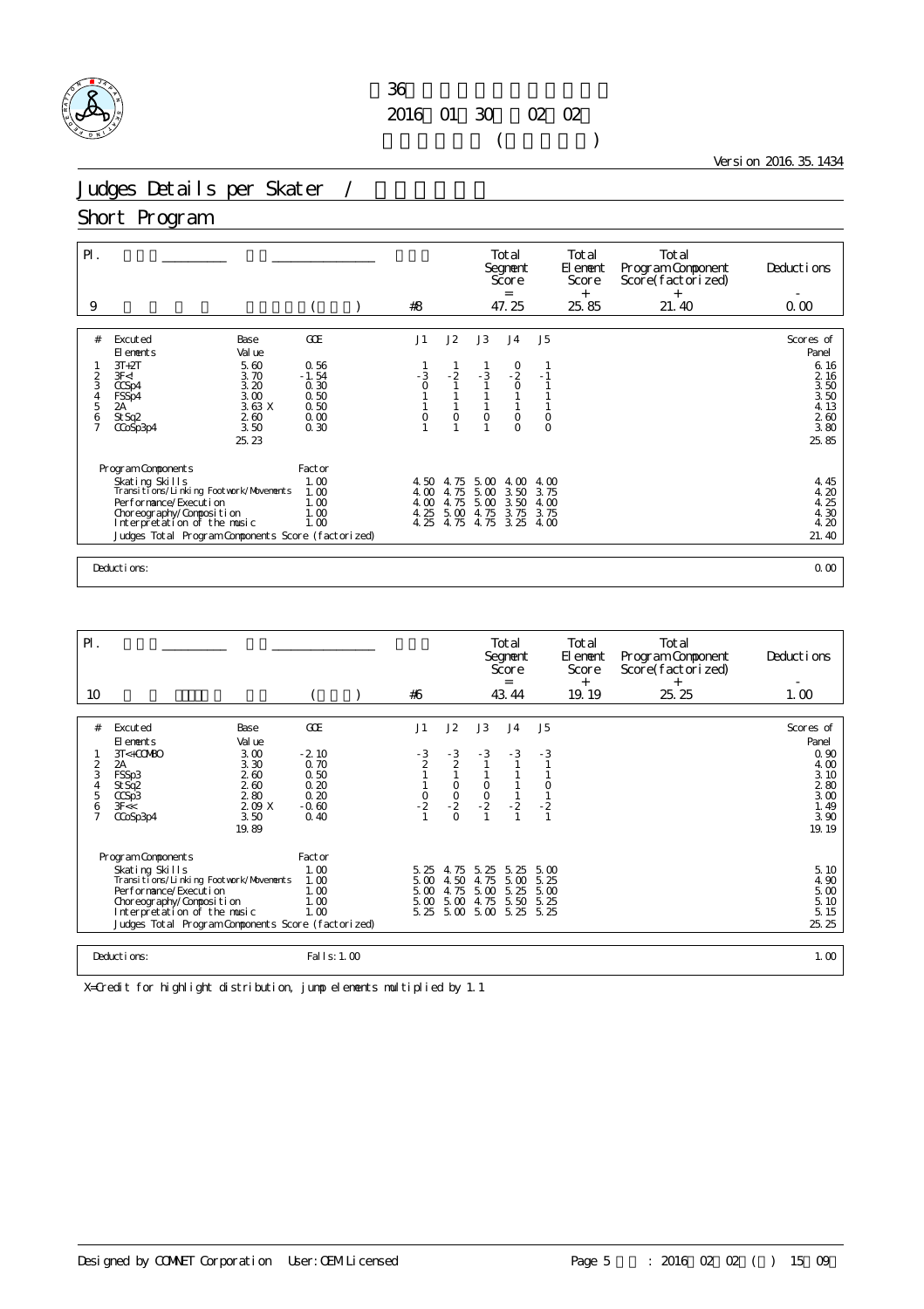### $36$ 2016年01月30日~02月02日  $($

Version 2016.35.1434

# Judges Details per Skater /

### Short Program

| $\mathsf{P}$ .<br>11 |                                                              |                 | #7                                          |                |                | Total<br>Segnent<br>Score<br>$=$<br>43.08 |              | Total<br>El ement<br>Score<br>$+$<br>19.98 | Total<br>Program Component<br>Score(factorized)<br>$^{+}$<br>23.10 | Deductions<br>0.00 |
|----------------------|--------------------------------------------------------------|-----------------|---------------------------------------------|----------------|----------------|-------------------------------------------|--------------|--------------------------------------------|--------------------------------------------------------------------|--------------------|
|                      |                                                              |                 |                                             |                |                |                                           |              |                                            |                                                                    |                    |
| #                    | Excuted<br>Base<br>Val ue<br>El ements                       | GOE             | J1                                          | J2             | J3             | J <sub>4</sub>                            | J5           |                                            |                                                                    | Scores of<br>Panel |
|                      | $3T+2T$<br>5.60                                              | $-0.28$         |                                             | - 1            |                | $-1$                                      | $-1$         |                                            |                                                                    | 5.32               |
| $\overline{a}$<br>3  | 3F < 1<br>1.90<br>2 3 0<br>CCSp2                             | $-0.84$<br>0.50 | $\begin{array}{c} 0 \\ -3 \\ 1 \end{array}$ | $-3$           | $-3$           | $-3$                                      | $-2$         |                                            |                                                                    | 1.06<br>280        |
| $\frac{4}{5}$        | 3.00<br>FSSp4                                                | 0.80            | $\overline{2}$                              | $\mathfrak{D}$ | $\overline{2}$ |                                           |              |                                            |                                                                    | 3.80               |
| 6                    | 0.00X<br>$1A^*$<br>3.00<br>CCoSp3p3                          | 0.30            |                                             | $\mathbf{1}$   | $\circ$        |                                           | $\mathsf O$  |                                            |                                                                    | 3.30               |
| $\overline{7}$       | 3.30<br>St Sq3                                               | 0.40            |                                             |                | $\circ$        |                                           | $\mathbf{1}$ |                                            |                                                                    | 3.70               |
|                      | 19.10                                                        |                 |                                             |                |                |                                           |              |                                            |                                                                    | 19.98              |
|                      |                                                              |                 |                                             |                |                |                                           |              |                                            |                                                                    |                    |
|                      | Program Components                                           | Factor          |                                             |                |                |                                           |              |                                            |                                                                    |                    |
|                      | Skating Skills<br>Transi ti ons/Li nki ng Footvork/Movements | 1.00<br>1.00    | 4.75<br>4.25                                | 5.25<br>4.25   | 5.00<br>4.50   | 4.50<br>4.25                              | 4.75<br>4.25 |                                            |                                                                    | 4.85<br>4.30       |
|                      | Per for mance/Execution                                      | 1.00            | 4.50                                        | 4.75           | 4.75           | 4.50                                      | 4.50         |                                            |                                                                    | 4.60               |
|                      | Choreography/Composition                                     | 1.00            | 4.75                                        | 5.00           | 5.00           | 4.25                                      | 4.25         |                                            |                                                                    | 4.65               |
|                      | Interpretation of the music                                  | 1.00            | 4.75                                        | 5.00           | 4.75           | 4.50                                      | 4.50         |                                            |                                                                    | 4.70               |
|                      | Judges Total Program Components Score (factorized)           |                 |                                             |                |                |                                           |              |                                            |                                                                    | 23.10              |
|                      |                                                              |                 |                                             |                |                |                                           |              |                                            |                                                                    |                    |
|                      | Deductions:                                                  |                 |                                             |                |                |                                           |              |                                            |                                                                    | 0.00               |

| $\mathsf{P}$ .                                            |                                                                                                                                                                                                                                |                                                                                  |                                                                |                                      |                              |                                                   | Total<br>Segnent<br>Score<br>$=$                                                                      |                                                                   | Total<br>El enent<br>Score<br>$^{+}$ | Total<br>Program Component<br>Score(factorized)<br>$^{+}$ | Deductions                                                                           |
|-----------------------------------------------------------|--------------------------------------------------------------------------------------------------------------------------------------------------------------------------------------------------------------------------------|----------------------------------------------------------------------------------|----------------------------------------------------------------|--------------------------------------|------------------------------|---------------------------------------------------|-------------------------------------------------------------------------------------------------------|-------------------------------------------------------------------|--------------------------------------|-----------------------------------------------------------|--------------------------------------------------------------------------------------|
| 12                                                        |                                                                                                                                                                                                                                |                                                                                  |                                                                | #9                                   |                              |                                                   | 42.13                                                                                                 |                                                                   | 20.13                                | 23.00                                                     | 1.00                                                                                 |
| #<br>$\overline{c}$<br>3<br>4<br>5<br>6<br>$\overline{7}$ | Excuted<br>El ements<br>$3T+2T$<br>2F<br>CCSp1<br>CCoSp2p4<br>2A<br>St Sq2<br>FSSp2                                                                                                                                            | Base<br>Val ue<br>5.60<br>1.90<br>200<br>3.00<br>3.63 X<br>260<br>2 3 0<br>21.03 | GOE<br>$-1.96$<br>0.24<br>0.30<br>0.02<br>0.30<br>0.10<br>0.10 | J1<br>$-3$<br>$\Omega$               | J2<br>$-3$<br>$\circ$        | J3<br>$-3$<br>0<br>$\circ$<br>$\circ$<br>$\Omega$ | J <sub>4</sub><br>$-3$<br>$\begin{matrix}0\\ -3\end{matrix}$<br>$\overline{O}$<br>$\circ$<br>$\Omega$ | J5<br>$-2$<br>$\circ$<br>$_{\rm O}^{\rm O}$<br>$\circ$<br>$\circ$ |                                      |                                                           | Scores of<br>Panel<br>3.64<br>2.14<br>2 3 0<br>3.02<br>3.93<br>2 70<br>2 40<br>20.13 |
|                                                           | Program Components<br>Skating Skills<br>Transi ti ons/Li nki ng Footvork/Movements<br>Per for mance/Execution<br>Choreography/Composition<br>Interpretation of the music<br>Judges Total Program Components Score (factorized) |                                                                                  | Factor<br>1.00<br>1.00<br>1.00<br>1.00<br>1.00                 | 4.75<br>4.25<br>4.50<br>4.50<br>4.50 | 5.00<br>4.50<br>4.75<br>5.00 | $5.00\ 5.00$<br>4.50<br>5.00<br>4.75<br>4.75      | 4.50<br>4.25<br>4.50<br>4.75<br>4.50                                                                  | 4.50<br>4.25<br>4.25<br>4.50<br>4.25                              |                                      |                                                           | 4.75<br>4.45<br>4.55<br>4.65<br>4.60<br>23.00                                        |
|                                                           | Deductions:                                                                                                                                                                                                                    |                                                                                  | Fal I s: 1.00                                                  |                                      |                              |                                                   |                                                                                                       |                                                                   |                                      |                                                           | 1.00                                                                                 |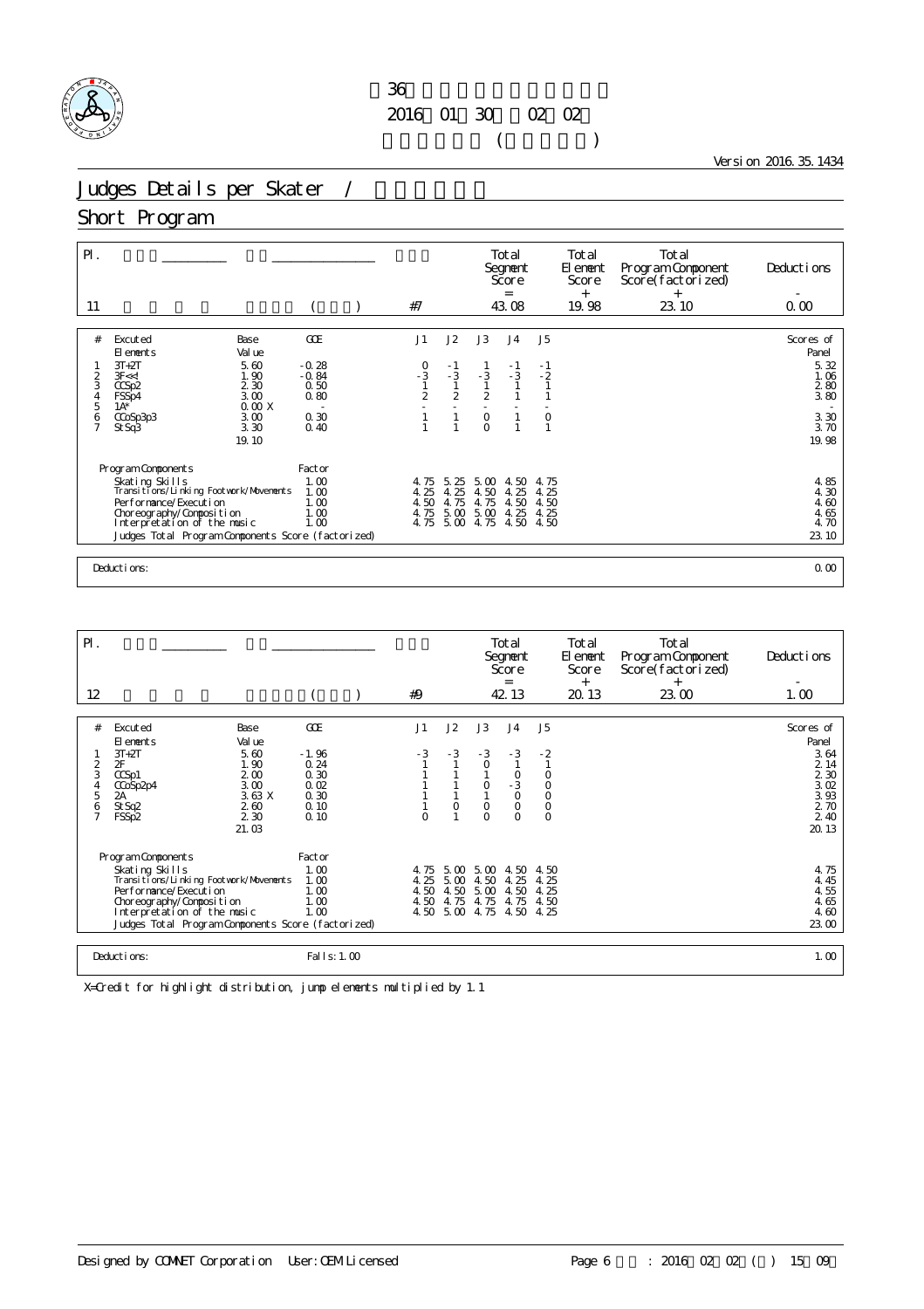## $36$ 2016年01月30日~02月02日  $($

Version 2016.35.1434

# Judges Details per Skater /

### Short Program

| $\mathsf{P}$ .<br>13                           |                                                                                                                                                                                                                                     |                                                                  | #11                                                                         |                                                 |                                                                     | Total<br>Segnent<br>Score<br>$=$<br>40.23                                      |                                             | Total<br>El ement<br>Score<br>$+$<br>18.93 | Total<br>Program Component<br>Score(factorized)<br>$+$<br>21.30 | Deductions<br>0.00                                                 |
|------------------------------------------------|-------------------------------------------------------------------------------------------------------------------------------------------------------------------------------------------------------------------------------------|------------------------------------------------------------------|-----------------------------------------------------------------------------|-------------------------------------------------|---------------------------------------------------------------------|--------------------------------------------------------------------------------|---------------------------------------------|--------------------------------------------|-----------------------------------------------------------------|--------------------------------------------------------------------|
| #<br>$\frac{2}{3}$<br>5<br>6<br>$\overline{7}$ | Excuted<br><b>Base</b><br>Val ue<br>FI ements<br>3.30<br>2A<br>FSSp3<br>260<br>$3T+2T$<br>5.60<br>0.00<br>CCSp<br>1.80<br>St Sq1<br>3.00<br>CCoSp3p3<br>2F!<br>209X                                                                 | <b>GCE</b><br>0.60<br>$-0.06$<br>0.00<br>0.00<br>0.30<br>$-0.30$ | J1<br>$\begin{matrix} 2 \\ 0 \end{matrix}$<br>$\circ$<br>$\circ$<br>$\circ$ | J2<br>$\mathsf O$<br>$\circ$<br>$\circ$<br>$-1$ | J3<br>$-1$<br>$\circ$<br>$\begin{matrix} 0 \\ 0 \\ -2 \end{matrix}$ | J <sub>4</sub><br>$\circ$<br>$\circ$<br>$\mathsf{O}\xspace$<br>$\circ$<br>$-1$ | J5<br>$\circ$<br>$\circ$<br>$\circ$<br>$-1$ |                                            |                                                                 | Scores of<br>Panel<br>3.90<br>2 54<br>5.60<br>1.80<br>3.30<br>1.79 |
|                                                | 18.39<br>Program Components<br>Skating Skills<br>Transitions/Linking Footwork/Movements<br>Per for mance/Execution<br>Choreography/Composition<br>Interpretation of the music<br>Judges Total Program Components Score (factorized) | Factor<br>1.00<br>1.00<br>1.00<br>1.00<br>1.00                   | 4.50<br>4.00<br>4.00<br>4.00<br>4.00                                        | 4.50<br>4.25<br>4.50<br>4.25<br>4.25            | 50<br>4.<br>4.25<br>4.50<br>4.25<br>4.25                            | 25<br>4.<br>4.00<br>4.25<br>4.00<br>3.75                                       | 4.75<br>4.25<br>4.50<br>4.25<br>4.50        |                                            |                                                                 | 18.93<br>4.50<br>4.15<br>4.35<br>4.15<br>4.15<br>21.30             |
|                                                | Deductions:                                                                                                                                                                                                                         |                                                                  |                                                                             |                                                 |                                                                     |                                                                                |                                             |                                            |                                                                 | 0.00                                                               |

| $P$ .          |                                                                                   |                 |                |                    |                            | Total<br>Segnent<br>Score<br>$=$ |                    | Total<br>El ement<br>Score<br>$^{+}$ | Total<br>Program Component<br>Score(factorized)<br>$\ddot{}$ | Deductions    |
|----------------|-----------------------------------------------------------------------------------|-----------------|----------------|--------------------|----------------------------|----------------------------------|--------------------|--------------------------------------|--------------------------------------------------------------|---------------|
| 14             |                                                                                   |                 | #17            |                    |                            | 39.15                            |                    | 18.30                                | 20.85                                                        | 0.00          |
| #              | Excuted<br>Base                                                                   | GOE             | J1             | J2                 | J3                         | J <sub>4</sub>                   | J5                 |                                      |                                                              | Scores of     |
|                | Val ue<br>El ements                                                               |                 |                |                    |                            |                                  |                    |                                      |                                                              | Panel         |
| 2              | 3.30<br>2А<br>$3S+1T^*$<br>4.40                                                   | 0.10<br>$-2.10$ | - 3            | $\frac{0}{3}$      | $\frac{0}{3}$              | $^{0}_{-3}$                      | $\frac{0}{3}$      |                                      |                                                              | 3.40<br>2 3 0 |
| 3<br>4         | 3.00<br>CCoSp3p3<br>1.90<br>2F                                                    | 0.04<br>0.06    | $\overline{O}$ | $\circ$<br>$\circ$ | $-1$<br>$\circ$            | $\mathsf O$                      | $\circ$<br>$\circ$ |                                      |                                                              | 3.04<br>1.96  |
| 5<br>6         | 260<br>FSSp3<br>2 3 0<br>CCSp2                                                    | 0.00<br>0.00    | 0<br>$\circ$   | $\circ$<br>$\circ$ | $\mathsf O$<br>$\mathsf O$ | $\mathsf{O}\xspace$<br>$\circ$   | $\circ$<br>$\circ$ |                                      |                                                              | 260<br>2 3 0  |
| $\overline{7}$ | 260<br>St Sq2                                                                     | 0.10            |                | $\Omega$           | $\Omega$                   | $\Omega$                         | $\circ$            |                                      |                                                              | 2 70          |
|                | 20.10                                                                             |                 |                |                    |                            |                                  |                    |                                      |                                                              | 18.30         |
|                | Program Components                                                                | Factor          |                |                    |                            |                                  |                    |                                      |                                                              |               |
|                | Skating Skills<br>Transi ti ons/Li nki ng Footvork/Movements                      | 1.00<br>1.00    | 4.75<br>4.75   | 4.25<br>4.00       | 4.25<br>3.75               | 4.25<br>4.25                     | 4.50<br>4.25       |                                      |                                                              | 4.40<br>4.20  |
|                | Per for mance/Execution                                                           | 1.00            | 4.25           | 4.25               | 4.00                       | 4.00                             | 4.00               |                                      |                                                              | 4.10          |
|                | Choreography/Composition                                                          | 1.00            | 4.50           | 4.00               | 4.00                       | 4.00                             | 4.00               |                                      |                                                              | 4.10          |
|                | Interpretation of the music<br>Judges Total Program Components Score (factorized) | 1.00            | 4.25           | 4.25               | 3.75 3.75 4.25             |                                  |                    |                                      |                                                              | 4.05<br>20.85 |
|                |                                                                                   |                 |                |                    |                            |                                  |                    |                                      |                                                              |               |
|                | Deductions:                                                                       |                 |                |                    |                            |                                  |                    |                                      |                                                              | 0.00          |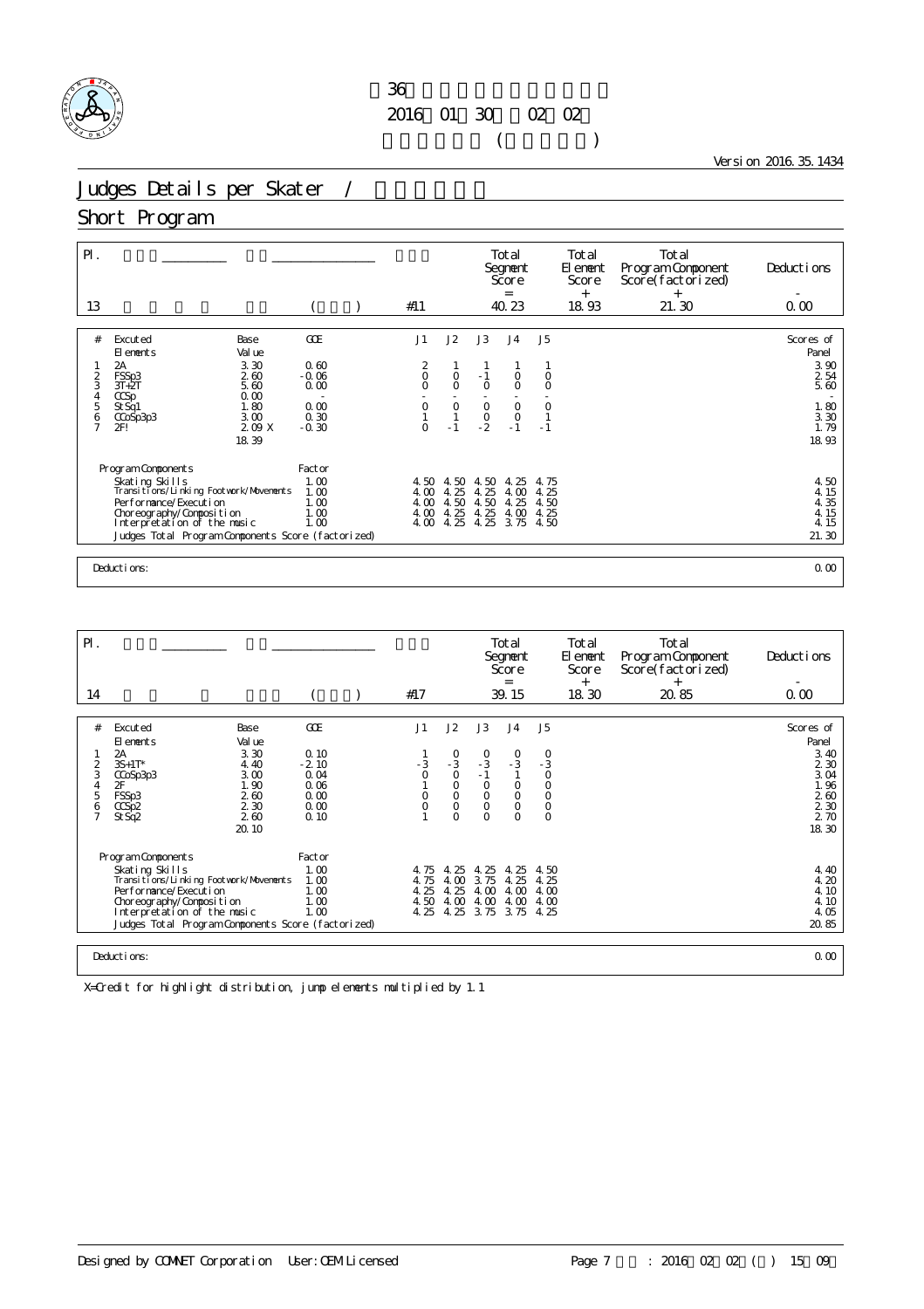### $36$ 2016年01月30日~02月02日  $($

Version 2016.35.1434

# Judges Details per Skater /

### Short Program

| $\mathsf{P}$ .<br>15                            |                                                                                                                                                    |                                                                | #2                                   |                                                                                |                                               | Total<br>Segnent<br>Score<br>$=$<br>38.20            |                                      | Total<br>El ement<br>Score<br>$^{+}$<br>18.35 | Total<br>Program Component<br>Score(factorized)<br>$+$<br>20.85 | Deductions<br>1.00                            |
|-------------------------------------------------|----------------------------------------------------------------------------------------------------------------------------------------------------|----------------------------------------------------------------|--------------------------------------|--------------------------------------------------------------------------------|-----------------------------------------------|------------------------------------------------------|--------------------------------------|-----------------------------------------------|-----------------------------------------------------------------|-----------------------------------------------|
| #                                               | Excuted<br>Base<br>Val ue<br>El ements<br>$3Lz + 2T$<br>7.30                                                                                       | GOE<br>0.42                                                    | J1                                   | J2                                                                             | J3                                            | J <sub>4</sub>                                       | J <sub>5</sub><br>0                  |                                               |                                                                 | Scores of<br>Panel<br>7.72                    |
| $\frac{2}{3}$<br>$\frac{4}{5}$<br>$\frac{6}{7}$ | 2FI<br>1.90<br>260<br>FSSp3<br>200<br>CCSD1<br>1.80<br>St Sq1<br>3.63X<br>2A<br>1.70<br>CCoSp2p1                                                   | $-0.66$<br>$-0.06$<br>$-0.24$<br>$-0.12$<br>$-1.50$<br>$-0.42$ | $-3$<br>- 1<br>$\frac{1}{0}$<br>- 3  | $\begin{smallmatrix}0\\-3\\0\end{smallmatrix}$<br>$-1$<br>$-1$<br>$-3$<br>$-1$ | $\frac{3}{0}$<br>$-1$<br>$-1$<br>$-3$<br>$-1$ | $-1$<br>$\circ$<br>$\frac{0}{0}$<br>$-3$<br>$-2$     | $\circ$<br>$-1$<br>$-3$<br>$-2$      |                                               |                                                                 | 1.24<br>2 54<br>1.76<br>1.68<br>2 1 3<br>1.28 |
|                                                 | 20.93<br>Program Components                                                                                                                        | Factor                                                         |                                      |                                                                                |                                               |                                                      |                                      |                                               |                                                                 | 18.35                                         |
|                                                 | Skating Skills<br>Transi ti ons/Li nki ng Footvork/Movements<br>Per for mance/Execution<br>Choreography/Composition<br>Interpretation of the music | 1.00<br>1.00<br>1.00<br>1.00<br>1.00                           | 4.50<br>4.25<br>4.00<br>4.25<br>4.25 | 4.25<br>4.00<br>4.00<br>3.75<br>3.75                                           | 4.50<br>4.25<br>4.25<br>4.00<br>3.75          | 4.50<br>4.25<br>25<br>$\overline{4}$<br>4.00<br>4.25 | 4.50<br>4.25<br>4.25<br>4.00<br>4.25 |                                               |                                                                 | 4.45<br>4.20<br>4.15<br>4.00<br>4.05          |
|                                                 | Judges Total Program Components Score (factorized)                                                                                                 |                                                                |                                      |                                                                                |                                               |                                                      |                                      |                                               |                                                                 | 20.85                                         |
|                                                 | Deductions:                                                                                                                                        | Fal I s: 1.00                                                  |                                      |                                                                                |                                               |                                                      |                                      |                                               |                                                                 | 1.00                                          |

| $\mathsf{P}$ .                          |                                                                                                                                                                                                                                |                                                                                 |                                                                   |                                       |                                                                                                      |                                                                                            | Total<br>Segnent<br>Score<br>$=$                                                                          |                                                                                                           | Total<br>El ement<br>Score | Total<br>Program Component<br>Score(factorized) | Deductions                                                                         |
|-----------------------------------------|--------------------------------------------------------------------------------------------------------------------------------------------------------------------------------------------------------------------------------|---------------------------------------------------------------------------------|-------------------------------------------------------------------|---------------------------------------|------------------------------------------------------------------------------------------------------|--------------------------------------------------------------------------------------------|-----------------------------------------------------------------------------------------------------------|-----------------------------------------------------------------------------------------------------------|----------------------------|-------------------------------------------------|------------------------------------------------------------------------------------|
| 16                                      |                                                                                                                                                                                                                                |                                                                                 |                                                                   | #15                                   |                                                                                                      |                                                                                            | 36.86                                                                                                     |                                                                                                           | $^{+}$<br>17.41            | $^{+}$<br>20.45                                 | 1.00                                                                               |
| #<br>3<br>4<br>5<br>6<br>$\overline{7}$ | Excuted<br>El ements<br>2A<br>3S<+COMBO<br>CCoSp3p3<br>2F<br>FSSp4<br>St Sq2<br>CCSp1                                                                                                                                          | Base<br>Val ue<br>3.30<br>3.10<br>3.00<br>209 X<br>3.00<br>2.60<br>200<br>19.09 | GOE<br>0.00<br>$-2.10$<br>0.50<br>0.00<br>0.10<br>0.00<br>$-0.18$ | J1<br>$-3$<br>2<br>$\circ$<br>$\circ$ | J2<br>$\begin{smallmatrix}0\\-3\\1\end{smallmatrix}$<br>$\circ$<br>$\overline{O}$<br>$\circ$<br>$-1$ | J3<br>$\begin{array}{c} 0 \\ -3 \\ 0 \end{array}$<br>$_{\rm O}^{\rm O}$<br>$\circ$<br>$-1$ | J <sub>4</sub><br>$\begin{smallmatrix}0\\3\end{smallmatrix}$<br>$_{\rm O}^{\rm O}$<br>$\circ$<br>$\Omega$ | J <sub>5</sub><br>$\begin{smallmatrix}0\\-3\end{smallmatrix}$<br>$_{\rm O}^{\rm O}$<br>$\circ$<br>$\circ$ |                            |                                                 | Scores of<br>Panel<br>3.30<br>1.00<br>3.50<br>2.09<br>3.10<br>260<br>1.82<br>17.41 |
|                                         | Program Components<br>Skating Skills<br>Transi ti ons/Li nki ng Footvork/Movements<br>Per for mance/Execution<br>Choreography/Composition<br>Interpretation of the music<br>Judges Total Program Components Score (factorized) |                                                                                 | Factor<br>1.00<br>1.00<br>1.00<br>1.00<br>1.00                    | 4.50<br>4.50<br>4.25<br>4.50<br>4.25  | 4.25<br>4.00<br>4.00<br>4.25<br>4.00                                                                 | 4.50<br>4.00<br>4.50<br>4.25<br>4.00                                                       | 4.00<br>4.00<br>3.50<br>3.75<br>3.25                                                                      | 4.25<br>4.00<br>4.00<br>4.00<br>3.75                                                                      |                            |                                                 | 4.30<br>4.10<br>4.05<br>4.15<br>3.85<br>20.45                                      |
|                                         | Deductions:                                                                                                                                                                                                                    |                                                                                 | Fal I s: 1.00                                                     |                                       |                                                                                                      |                                                                                            |                                                                                                           |                                                                                                           |                            |                                                 | 1.00                                                                               |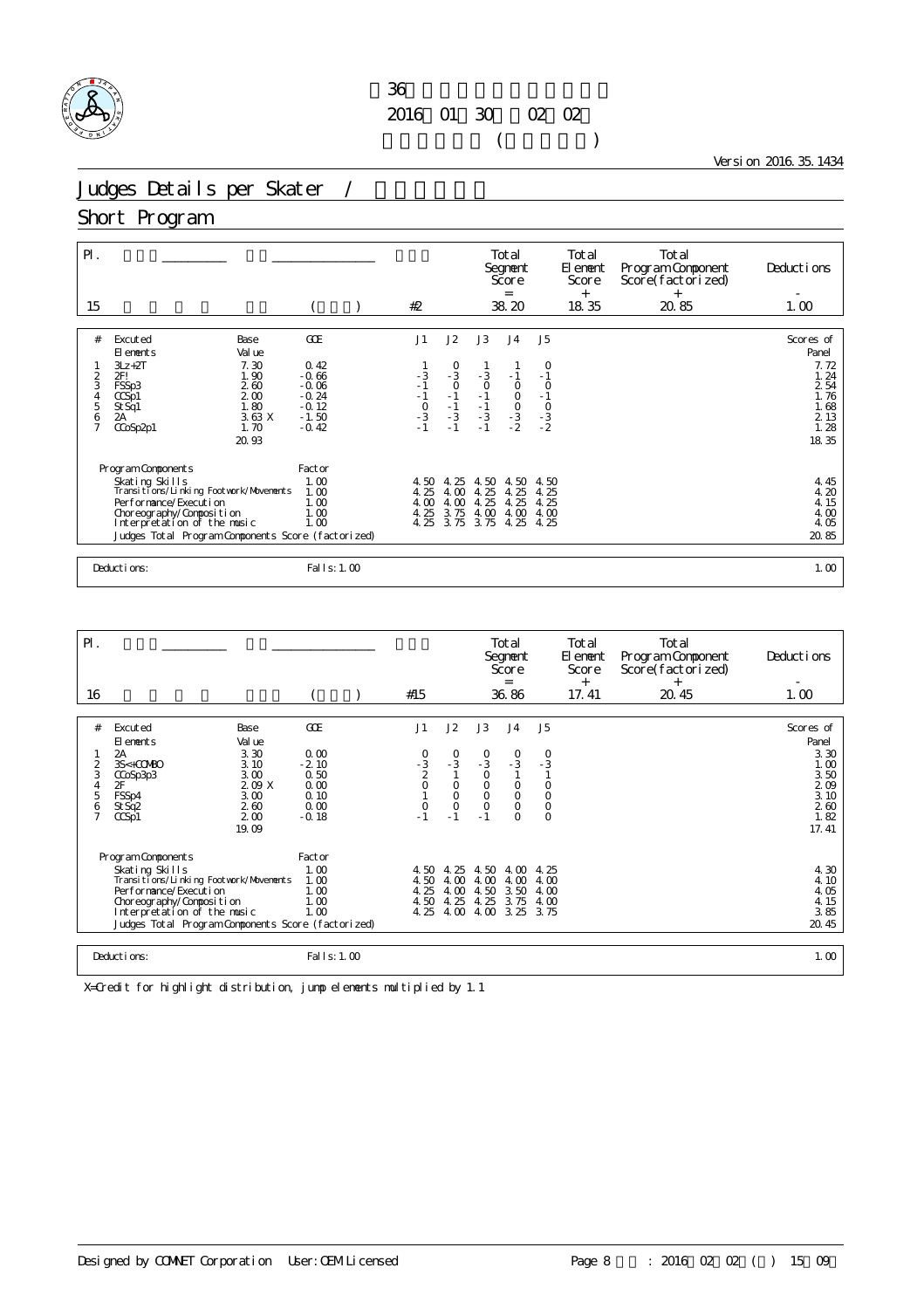## $36$ 2016年01月30日~02月02日  $($

Version 2016.35.1434

# Judges Details per Skater /

### Short Program

| $\mathsf{P}$ .<br>17                                  |                                                                                                                                                                                                                            |                                                | #18                                                    |                                      |                                          | Total<br>Segnent<br>Score<br>$=$<br>34.59 |                                          | Total<br>El ement<br>Score<br>$+$<br>14.39 | Total<br>Program Component<br>Score(factorized)<br>$+$<br>20.20 | Deductions<br>0.00                            |
|-------------------------------------------------------|----------------------------------------------------------------------------------------------------------------------------------------------------------------------------------------------------------------------------|------------------------------------------------|--------------------------------------------------------|--------------------------------------|------------------------------------------|-------------------------------------------|------------------------------------------|--------------------------------------------|-----------------------------------------------------------------|-----------------------------------------------|
| #                                                     | Excuted<br>Base<br>Val ue<br>El ements<br>1.30<br>$1T^* + 2T$<br>3.50<br>CCoSp3p4                                                                                                                                          | <b>GCE</b><br>$-0.60$<br>0.14                  | J1<br>$-3$                                             | J2<br>$-3$<br>1                      | J3<br>$-3$<br>$-1$                       | J <sub>4</sub><br>$-3$<br>$\circ$         | J5<br>$-3$<br>$\circ$                    |                                            |                                                                 | Scores of<br>Panel<br>0.70<br>3.64            |
| $\frac{2}{3}$<br>$\frac{4}{5}$<br>6<br>$\overline{7}$ | 0.00<br>FSSp <sup>-</sup><br>$\frac{2F}{2A}$<br>1.90<br>3.63X<br>CCSPB<br>1.70<br>260<br>St Sq2<br>14.63                                                                                                                   | 0.06<br>0.10<br>$-0.24$<br>0.30                | $\begin{smallmatrix} 0 \\ 1 \end{smallmatrix}$<br>$-1$ | $\circ$<br>$-1$<br>$\overline{2}$    | $_{0}^{0}$<br>$-1$<br>$\circ$            | $_{0}^{0}$<br>$-1$<br>$\circ$             | $_{\rm O}^{\rm O}$<br>$\circ$<br>$\circ$ |                                            |                                                                 | $\frac{1}{3}$ . 73<br>1.46<br>2 90<br>14.39   |
|                                                       | Program Components<br>Skating Skills<br>Transitions/Linking Footwork/Movements<br>Per for mance/Execution<br>Choreography/Composition<br>Interpretation of the music<br>Judges Total Program Components Score (factorized) | Factor<br>1.00<br>1.00<br>1.00<br>1.00<br>1.00 | 4.50<br>4.25<br>4.00<br>4.25<br>4.25                   | 4.50<br>4.25<br>4.50<br>4.50<br>4.75 | 25<br>4.<br>3.75<br>3.50<br>4.00<br>4.00 | -25<br>4.<br>4.00<br>3.50<br>3.75<br>3.50 | 4.00<br>3.75<br>3.75<br>3.75<br>3.50     |                                            |                                                                 | 4.30<br>4.00<br>3.85<br>4.05<br>4.00<br>20.20 |
|                                                       | Deductions:                                                                                                                                                                                                                |                                                |                                                        |                                      |                                          |                                           |                                          |                                            |                                                                 | 0.00                                          |

| $\mathsf{P}$ .                                      |                                                                                                                                                                                                                                |                                                                                 |                                                                       |                                            |                                                        |                                                | Total<br>Segnent<br>Score<br>$=$                                    |                                                         | Total<br>El ement<br>Score<br>$^{+}$ | Total<br>Program Component<br>Score(factorized)<br>$^+$ | Deductions                                                                        |
|-----------------------------------------------------|--------------------------------------------------------------------------------------------------------------------------------------------------------------------------------------------------------------------------------|---------------------------------------------------------------------------------|-----------------------------------------------------------------------|--------------------------------------------|--------------------------------------------------------|------------------------------------------------|---------------------------------------------------------------------|---------------------------------------------------------|--------------------------------------|---------------------------------------------------------|-----------------------------------------------------------------------------------|
| 18                                                  |                                                                                                                                                                                                                                |                                                                                 |                                                                       | #20                                        |                                                        |                                                | 31.25                                                               |                                                         | 12 20                                | 19.05                                                   | 0.00                                                                              |
| #<br>$\frac{2}{3}$<br>4<br>5<br>6<br>$\overline{7}$ | Excuted<br>El ements<br>2F<br>$2Lz! + 2T^*$<br>FSSp4<br>$1A^*$<br>CCSp2<br>St Sq2<br>CCoSp2p3                                                                                                                                  | Base<br>Val ue<br>1.90<br>2 10<br>3.00<br>0.00<br>2 3 0<br>2.60<br>250<br>14.40 | GOE<br>$-0.06$<br>$-0.84$<br>$-0.42$<br>$-0.36$<br>$-0.40$<br>$-0.12$ | J1<br>$-3$<br>$-1$<br>$-2$<br>$-2$<br>$-1$ | J2<br>$-1$<br>$-3$<br>$-2$<br>$-1$<br>$-1$<br>$\Omega$ | J3<br>$-3 - 2 = 2$<br>$-1$<br>$-1$<br>$\Omega$ | J <sub>4</sub><br>$\frac{-1}{3}$<br>$-1$<br>$-1$<br>$\circ$<br>$-1$ | J5<br>$^{0}_{-2}$<br>$-1$<br>$-1$<br>$\circ$<br>$\circ$ |                                      |                                                         | Scores of<br>Panel<br>$1.84$<br>$1.26$<br>2 5 8<br>1.94<br>2.20<br>2 3 8<br>12 20 |
|                                                     | Program Components<br>Skating Skills<br>Transi ti ons/Li nki ng Footvork/Movements<br>Per for mance/Execution<br>Choreography/Composition<br>Interpretation of the music<br>Judges Total Program Components Score (factorized) |                                                                                 | Factor<br>1.00<br>1.00<br>1.00<br>1.00<br>1.00                        | 4.25<br>4.00<br>4.00<br>4.25               | 4.25<br>3.75<br>3.75<br>4.00<br>4.25 3.75              | 4.00<br>3.75<br>3.75<br>4.25<br>3.75           | 3.75<br>3.50<br>3.25<br>3.75<br>3.25                                | 4.00<br>3.75<br>3.50<br>3.25<br>3.50                    |                                      |                                                         | 4.05<br>3.75<br>3.65<br>3.90<br>3.70<br>19.05                                     |
|                                                     | Deductions:                                                                                                                                                                                                                    |                                                                                 |                                                                       |                                            |                                                        |                                                |                                                                     |                                                         |                                      |                                                         | 0.00                                                                              |